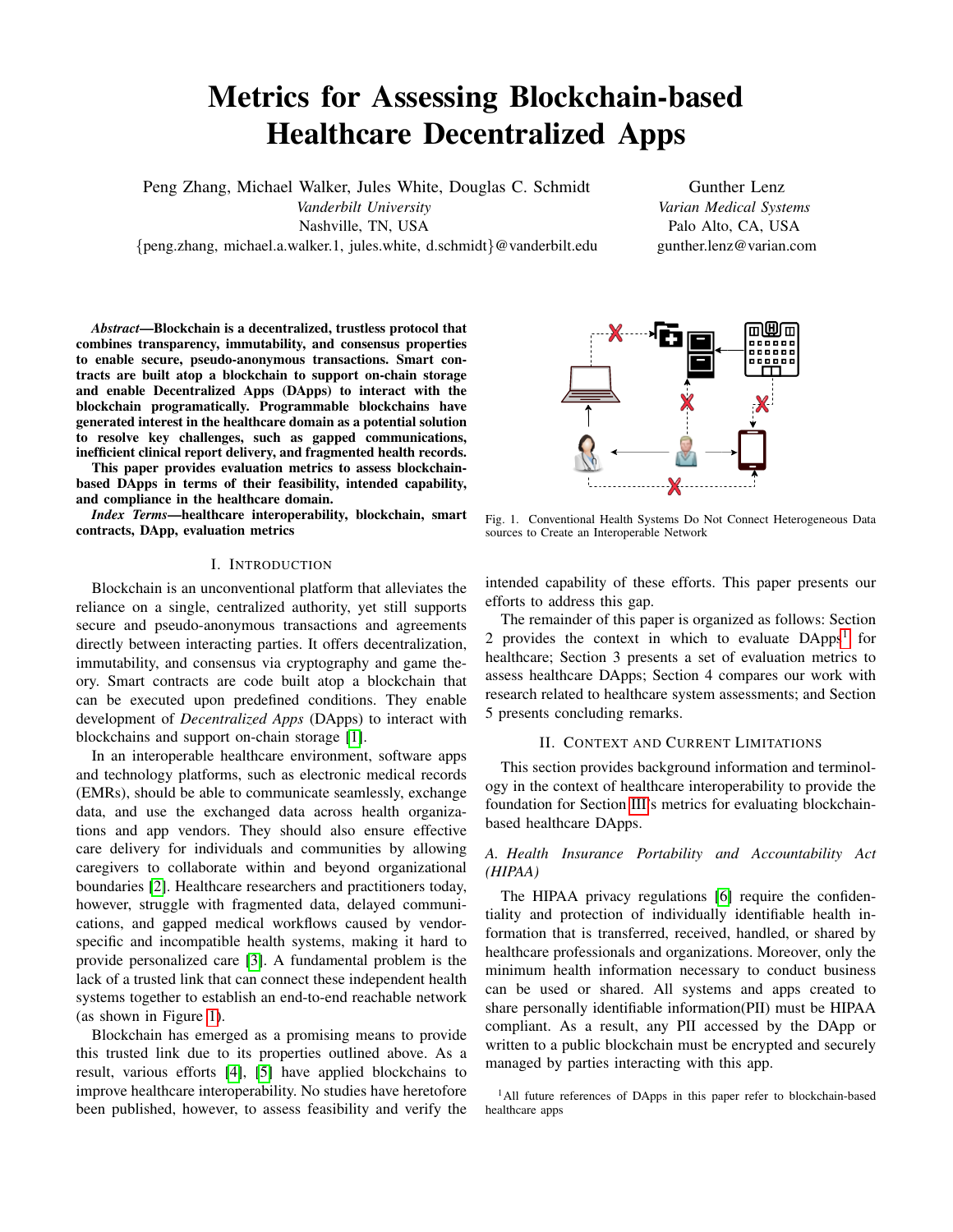#### <span id="page-1-2"></span>*B. Definition of Healthcare Interoperability*

Interoperability in healthcare allows two or more systems to exchange information and use the exchanged information [\[7\]](#page-3-6). The three levels of health information technology interoperability [\[8\]](#page-3-7) ordered from lowest to highest fidelity are:

- 1) Foundational interoperability that enables data exchanges between healthcare systems without requiring the ability for the receiving party to interpret the data
- 2) Structural interoperability that defines the formats of exchanged clinical data and ensures that received data are preserved and can be interpretable at the data field using the predefined formats.
- 3) Semantic interoperability that allows for interpretation of data exchanged by not only syntax (structure) but also semantics (meaning) of the data.

The goal of defining this hierarchy of levels is to ensure that disparate health systems and device platforms deliver information with the requisite quality, safety, and cost-effectiveness. Foundational and structural interoperability are prerequisites for semantic interoperability, which is the hardest to achieve but highest in demand to improve quality of care. Unfortunately, without clinical domain knowledge or some standards that convey this knowledge, information systems cannot easily interpret myriad sources of health information.

*Fast Healthcare Interoperability Resources* (FHIR) [\[9\]](#page-3-8) was created by the *Health Level Seven International* (HL7) organization as a draft standard API for describing the format of clinical data to exchange. FHIR increases the efficiency of information exchange processes by allowing the sharing of specific and well-defined pieces of information, rather than traditional document-centric approaches, which are overly broad and thus insecure. To move towards semantic interoperability, a modern healthcare app should support data schema standards like FHIR.

## <span id="page-1-3"></span>*C. Modern Healthcare Model: Patient-Centered Care*

Patient-centered care has become an emphasis in recent research and practice [\[10\]](#page-3-9), [\[11\]](#page-3-10). In this model, patients have better access and control of their medical records to reduce information fragmentation and inaccuracy caused by communication delays or coordination errors [\[12\]](#page-3-11). Ideally, health apps should allow viewing of data in (near) realtime so that patients can be notified automatically as soon as medical documents are ready, *e.g.*, analyses are entered into the system. Conventional health systems, however, have several limitations that hinder the evolution to patient-centered model, as described in the remainder of this section.

*1) Lack of Patient-controlled Access:* Conventional health systems do not allow patients to easily modify or revoke a provider's access to their data. After a provider has a patient's data, therefore, they could possess it permanently. Morever, if a patient switches providers many times throughout their lifetime, many different providers will have their data, which increases the chance of data theft because it only takes one provider lacking security practices to put patient

information at risk (assuming that no malpractice or malicious storing of patient data is involved). Alternately, a patient might want a different provider to access their medical data. With conventional health systems, however, there is no easy way to share the data or later revoke the second provider's access to it. The incompatibility of conventional health apps prevents the implementations of secure patient-oriented read/write access control mechanisms to solve these common issues.

*2) Sporadic Support for Patient-Reported Outcomes (PROs):* As PROs have become an integral part of patient health status [\[3\]](#page-3-2), patients should be able to self-report their sickness symptoms. Currently, self-reporting capability is app-specific, meaning that patients can only access this feature if their provider's medical system implements it. With sporadic support of this feature in today's healthcare systems, it is hard to reflect PROs in patient health records.

#### III. EVALUATION METRICS

<span id="page-1-0"></span>Based on the healthcare domain context described in Section [II,](#page-0-2) this section defines a set of evaluation metrics that can be used to assess DApps designed to address healthcare interoperability issues. Table [I](#page-1-1) summarizes the metrics described below, which are ranked in the order of significance.

<span id="page-1-1"></span>

| TABLE I                                                     |
|-------------------------------------------------------------|
| SUMMARY OF METRICS FOR EVALUATING DAPPS DESIGNED TO IMPROVE |
| HEALTHCARE INTEROPERABILITY, ORDERED BY SIGNIFICANCE        |

|   | <b>Assessment Metric</b>                                        |
|---|-----------------------------------------------------------------|
|   | Entire workflow is HIPAA compliant                              |
| 2 | Framework employed needs to support Turing-complete operations  |
| 3 | Support for user identification and authentication              |
| 4 | Support for structural interoperability at minimum              |
| 5 | Scalability across large populations of healthcare participants |
| 6 | Cost-effectiveness                                              |
|   | Support of patient-centered care model                          |

#### *A. The Entire DApp Workflow Must be HIPAA Compliant*

A core tenet of HIPPA compliance is that PII must be protected against a confidentiality breach. In particular, the end-to-end workflow of a healthcare app—from entering to processing then delivering the data—must be HIPAA compliant. Current health systems involving centralized data servers can encrypt and host data behind protected firewalls. When using a blockchain where all information is publicly available, however, it is non-trivial to securely manage and/or store sensitive data.

For example, storing encrypted health information on the blockchain is impractical for the following reasons:

- Significant storage cost and computational overhead would be inevitable to maintain and retrieve the data.
- Any data written into the blockchain will remain publicly available for the entire lifespan of that blockchain.

Moreover, if the encryption mechanism used to protect data on the blockchain is later broken, either by a new algorithm or by advances in computing power, the data would be vulnerable to attack. Even if encryptions strategies are regularly updated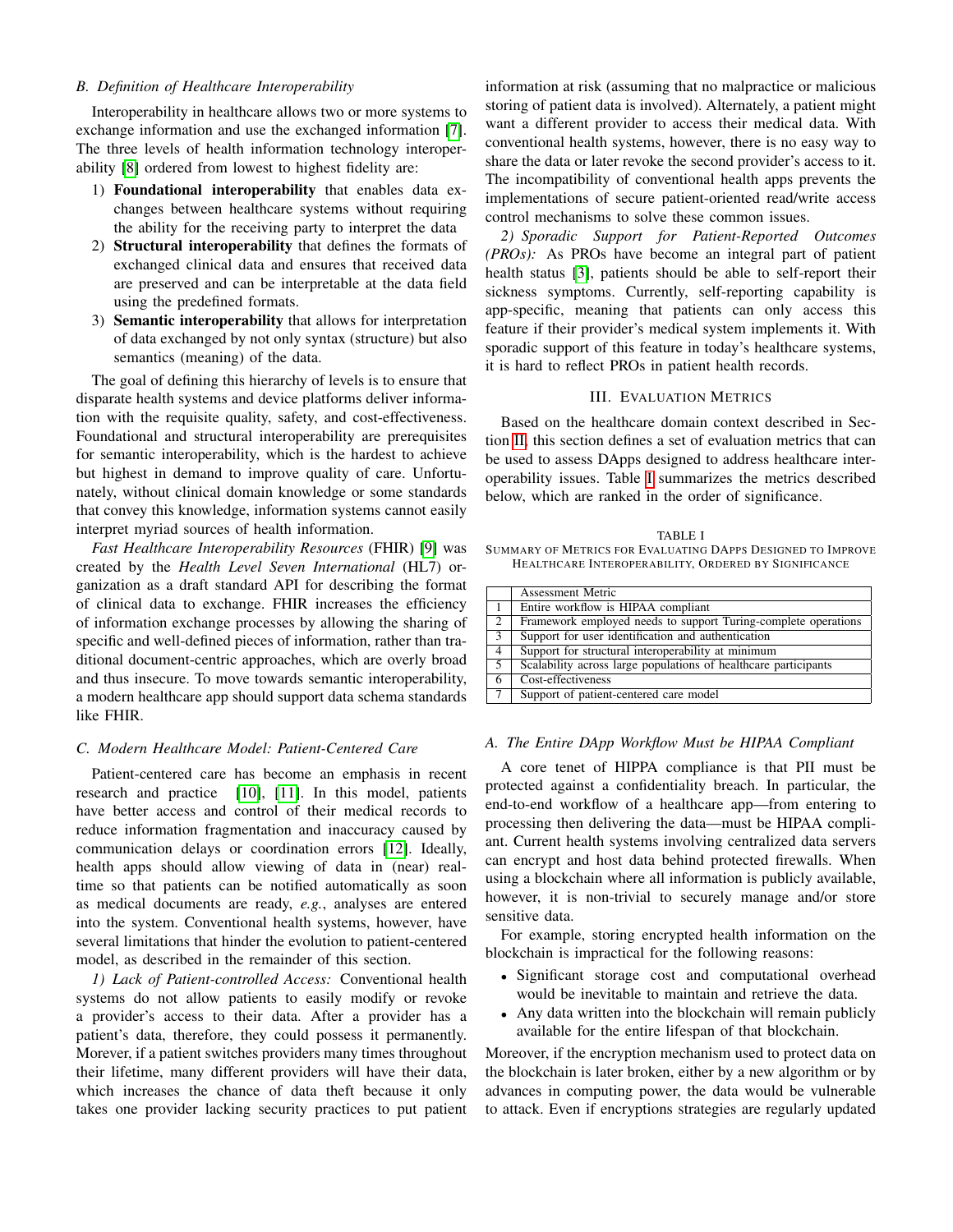to provide maximum reasonable protection, any temporary breach would result in serious consequences.

A well-designed healthcare DApp should limit the storage of encrypted sensitive data on the blockchain. For example, it may store some unidentifiable or encrypted metadata to refer to actual patient health information. Likewise, it may store only minimum resource required to obtain/exchange sensitive data through a trusted channel (such as a 3rd party Oraclize service [\[13\]](#page-3-12)) that allows a contract on the blockchain to query/retrieve data sources outside the blockchain while ensuring they are genuine and untampered.

## *B. The Blockchain Platform Should Support Turing-Completeness*

Many blockchain platforms are only used for a single purpose: *commodity exchanges*. For instance, Bitcoin [\[14\]](#page-3-13) is designed as a cryptocurrency, *i.e.*, used to buy and sell commodities on a marketplace securely and pseudo-anonymously; and Litecoin [\[15\]](#page-3-14) is used as digital cash for merchandising. Despite the popularity of these blockchain-based cryptocurrencies, they are not meant to exchange diversely-formatted data models, which are essential in the healthcare domain.

An interoperable health system should handle the exchanges of sensitive patient information. It should also facilitate communications amongst various parties. To design a modern healthcare app, therefore, the underlying blockchain platform should support Turing-complete operations, *i.e.*, it should contain programming features capable of solving any computation problem.

Ethereum [\[16\]](#page-3-15) is an open-source blockchain platform with a smart contract feature that supports Turing-complete operations. It can thus be used for a wide (and open-ended) set of capabilities relevant for healthcare DApps, including health information sharing and data access control. Figure [2](#page-2-0) is an example DApp we have developed using the Ethereum framework for managing patient data access control [\[17\]](#page-3-16).

## *C. DApp Should Support User Identifiability and Authentication*

Two types of participants require identification and authentication in healthcare: *patients* and *healthcare professionals*



<span id="page-2-0"></span>Fig. 2. An Example DApp Architecture Built on Ethereum

(*e.g.*, physicians, pharmacists, and other administrators, such as hospitals and insurance companies). These two groups are distinct because (1) there are *significantly* more patients than healthcare professionals and (2) healthcare professionals have easier access to health-related educative and training materials from their organizations. As a result, problems like forgetting or misplacing PII is more prevalent among patients.

A good healthcare DApp should support user identifiability and authentication while providing strategies to mitigate lost PII. In particular, it should address various questions regarding organizational or individual user identification and authentication, such as (1) what information is needed to create a unique identifier that distinguishes each user while maintaining their anonymity on the blockchain, (2) how to convey new account information to users and allow them to access their accounts with unique identifiers, (3) how secure is the authentication technique employed, (4) will a user's authentication information be recoverable if lost or stolen, and (5) if an organization account is stolen, what impact will it have on users belonging to that organization?

## *D. DApp Should Support Structural Interoperability at Minimum*

Semantic interoperability cannot be achieved by a DApp in isolation. Conventional health systems and apps have vendorspecific data models that must be upgraded or revamped to a unified design, which is a non-trivial process. For a DApp to provide minimum healthcare requirements, however, it should support at least structural interoperability (and ideally semantic interoperability), which enables the exchange of clinical data and interpretation of received data given the structures or formats implemented. To avoid introducing additional complexity caused by diverging data models used within the DApp, it should therefore respect and be able to work with popular data standards (such as FHIR described in [II-B\)](#page-1-2) as needed.

## *E. Scalability across Large Populations of Healthcare Participants*

Since a production healthcare DApp may need to provide services for millions of users, it must be scalable. An important assessment of a DApp's feasibility is thus how it handles large amounts of traffic on the blockchain. For instance, if a DApp stores a registry of patients receiving care at a hospital, how much information can it manage to keep before the blockchain platform (such as Ethereum) terminates further operations from the app to prevent it from being a malicious attack?

As another example, a DApp may be used to bridge communication gaps across different care providers. In this case, how will it track and route activities to the appropriate participants among a large pool of users? A successful health app should leverage the blockchain to enhance interoperability, while maintaining its quality when users or components of the app scale up and out.

## *F. Cost-Effectiveness Compared to Existing Approaches*

Network nodes/operators in typical blockchain deployments are rewarded with cryptocurrency as an incentive for their